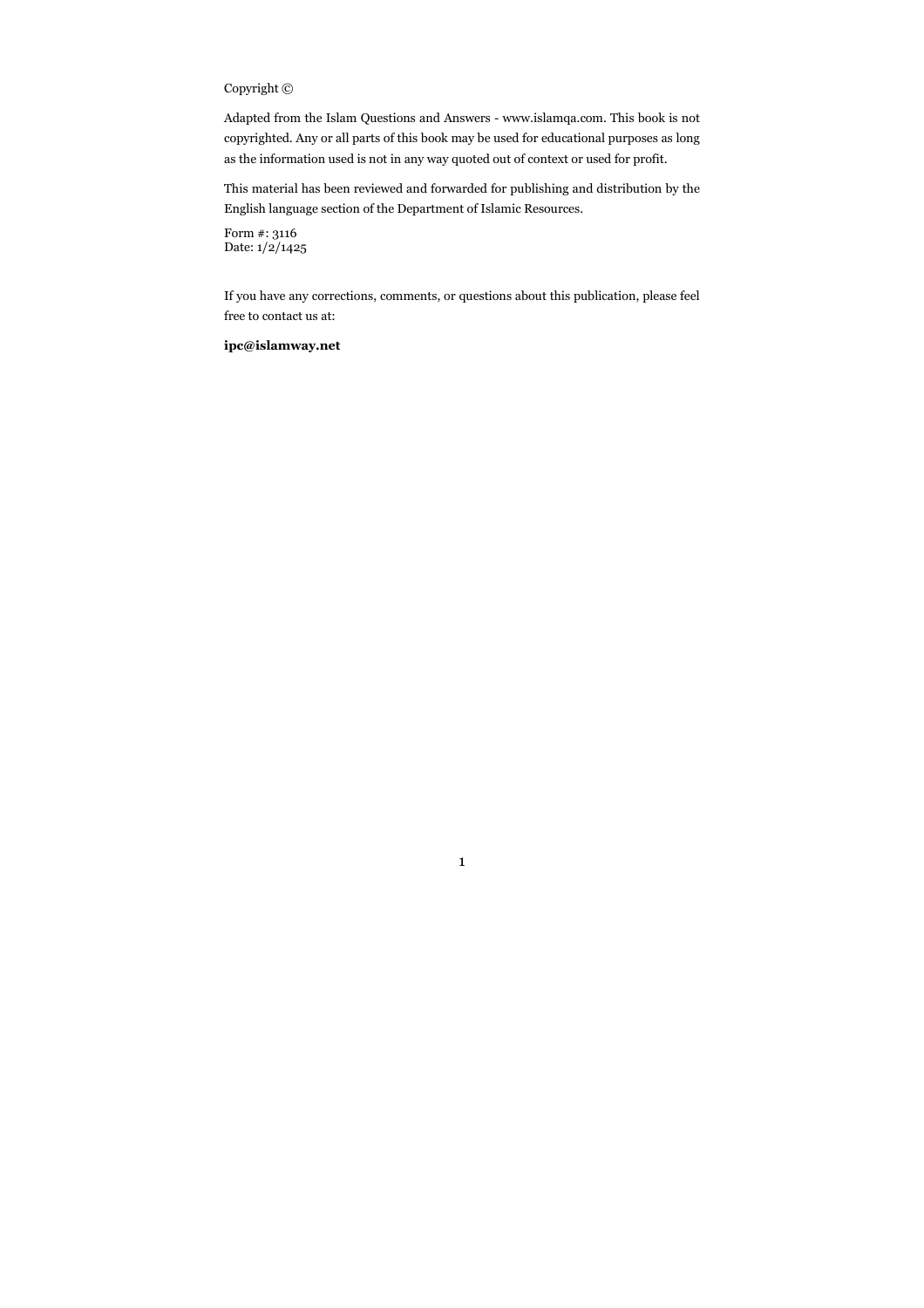# The Month of Safar

# Sheikh Muhammed Salih Al-Munajjid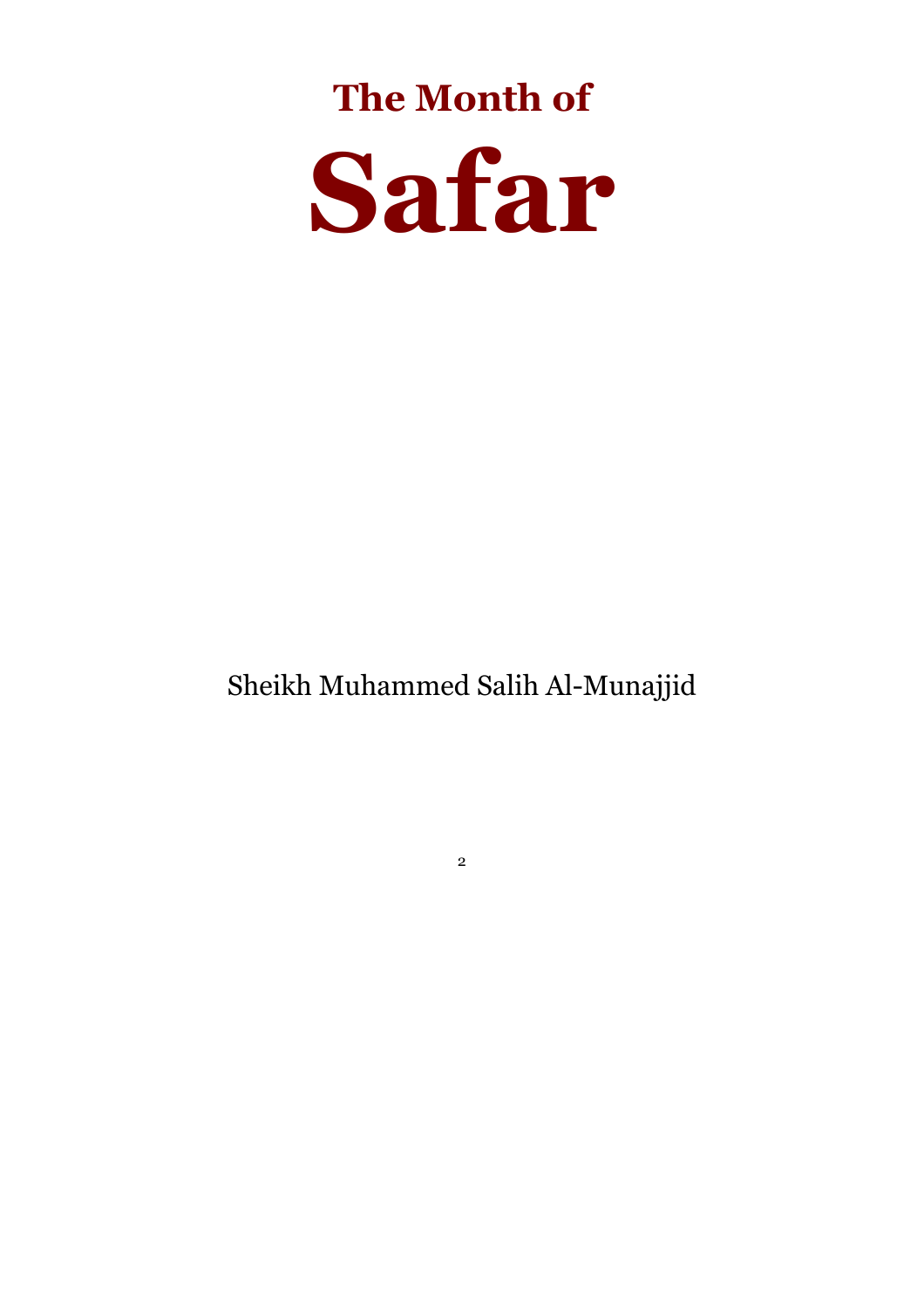Praise be to Allaah, and blessings and peace be upon the Messenger of Allaah.

The month of Safar is one of the twelve Hijri months, and it is the month which comes after Muharram. Some of the (scholars) said that it is so named because of the emptying (isfaar) of Makkah (i.e., its people would all leave) when they traveled during this month. It was also said that this month is named Safar because they used to raid other tribes at this time, and they would leave those whom they encountered bereft of their possessions (sifran min al-mataa') – i.e., they would take all their belongings away and they would leave them with nothing. (See Lisaan al-'Arab by Ibn al-Mandhoor, part 4, p. 462-463)

Our discussion of this month will cover the following points:

1. What has been narrated concerning it from the Arabs of the Jaahiliyyah.

2. What has been narrated in Islam that contradicts the views of people of the Jaahiliyyah concerning this month.

3. Innovations and corrupt beliefs concerning this month that exist among people who claim to be Muslims.

4. What happened in this month of military campaigns and important events in the life of the Prophet (peace and blessings of Allaah be upon him).

5. False ahaadeeth that have been narrated concerning Safar.

\_\_\_\_\_\_\_\_\_\_\_\_\_\_\_\_\_\_\_\_\_\_\_\_\_\_\_\_\_\_\_\_\_\_\_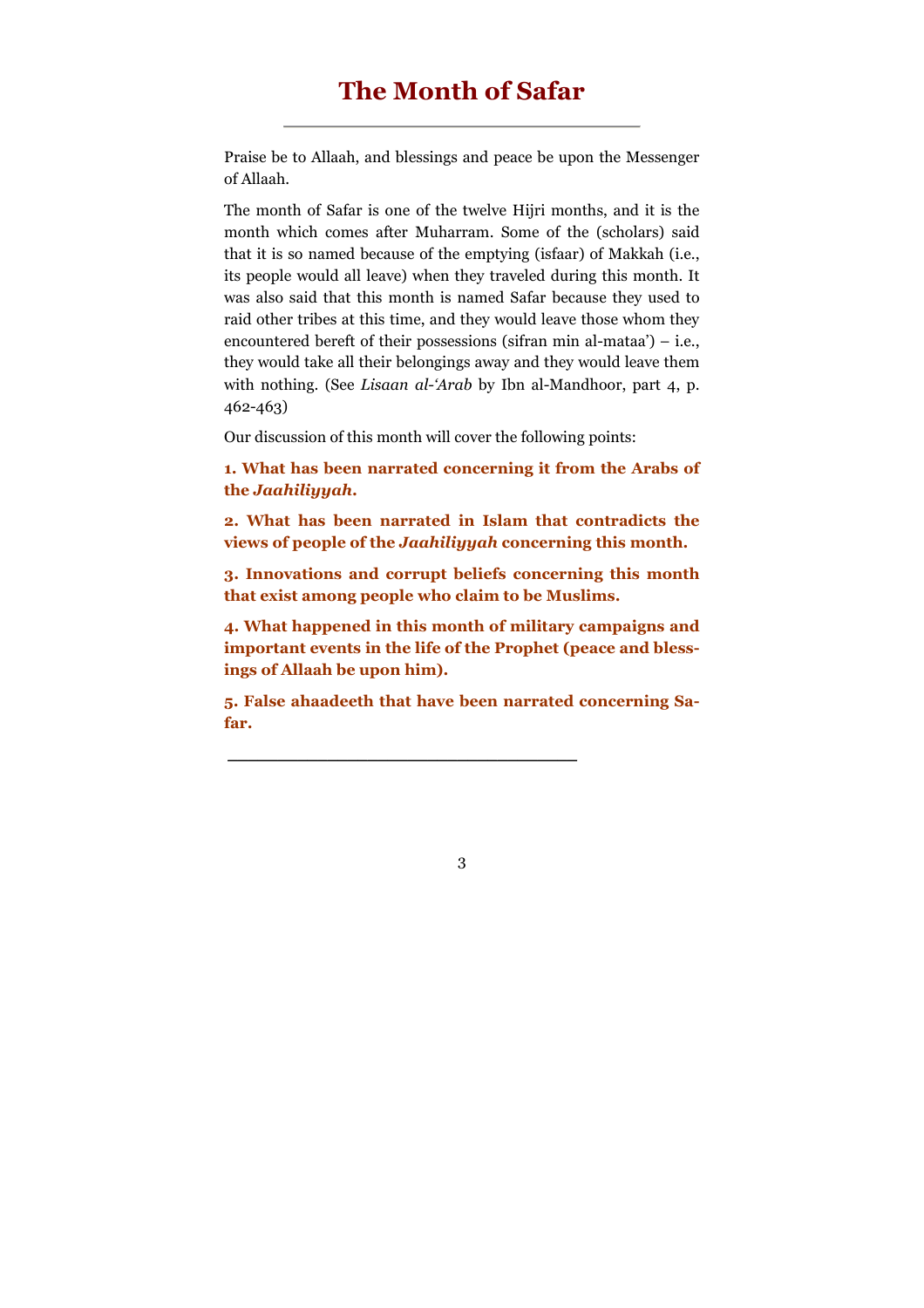# 1. What has been narrated concerning it from the Arabs of the Jaahiliyyah.

The Arabs were guilty of two serious wrongdoings concerning the month of Safar. Firstly, they played about with it, making it earlier than it actually was or postponing it, and secondly, they had superstitions concerning it.

(1) It is known that Allaah created the year and the number of its months is twelve, four of which Allaah has made sacred, in which it was forbidden to fight, out of respect for these months. These months are: Dhu'l-Qa'dah, Dhu'l-Hijjah, Muharram and Rajab.

This is confirmed in the Book of Allaah, where Allaah says (interpretation of the meaning):

"Verily, the number of months with Allaah is twelve months (in a year), so was it ordained by Allaah on the Day when He created the heavens and the earth; of them four are Sacred (i.e. the 1st, the 7th, the 11th and the 12th months of the Islamic calendar). That is the right religion, so wrong not yourselves therein…"

[al-Tawbah 9:36]

The mushrikeen were aware of that, but they used to postpone it or make it earlier according to their whims and desires, such as putting Safar in place of Muharram!

They used to believe that 'Umrah during the months of Hajj was one of the most evil of actions. There follow some of the comments of the scholars on that.

(a) It was narrated that Ibn 'Abbaas  $(\text{)}$  said:

"They used to think that 'Umrah during the months of Hajj was one of the most evil of actions on earth. They would make Muharram Safar, and they used to say, 'When the wounds of the camel's back heal up (after they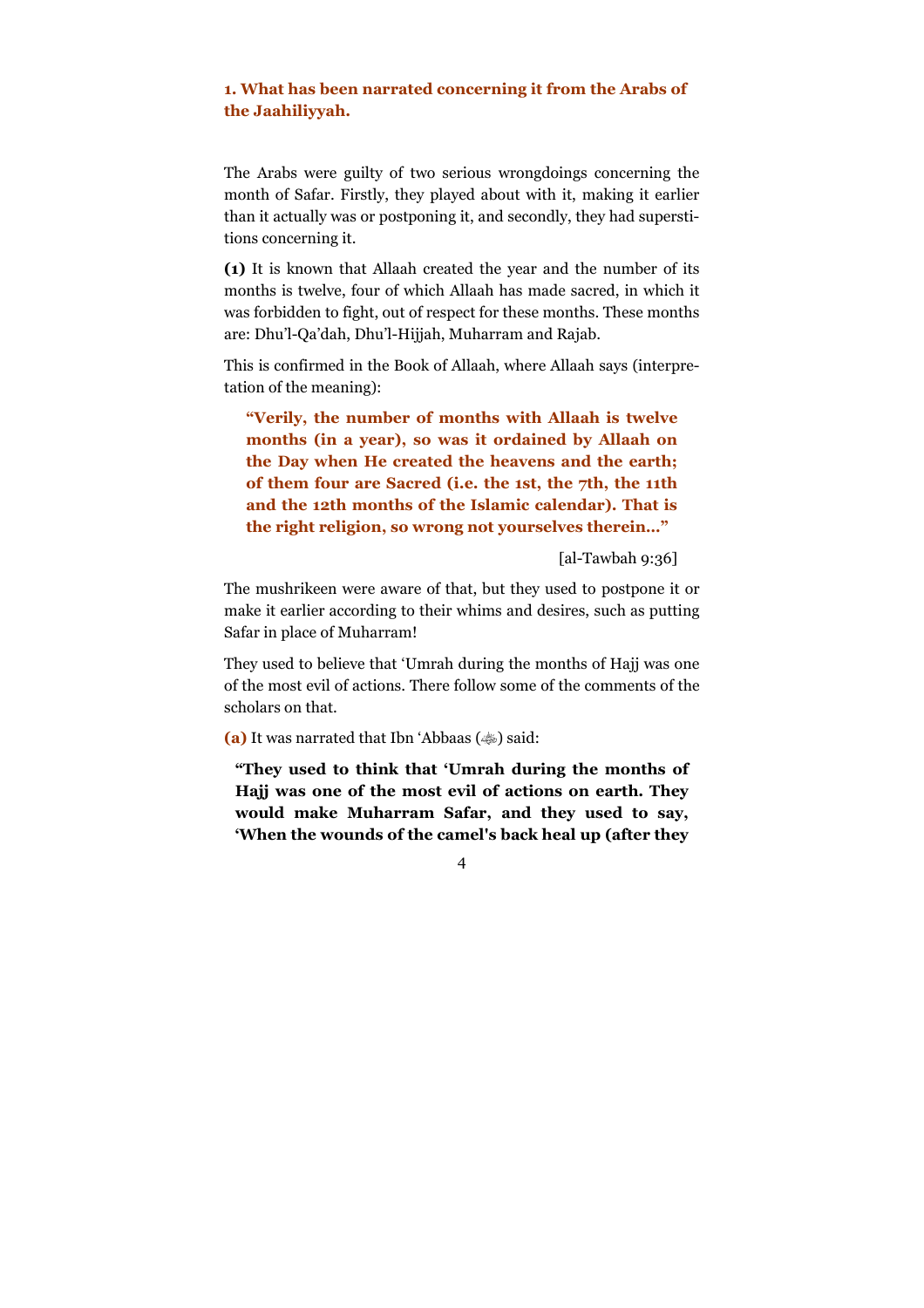return from Hajj) and the footprints of the camels vanish and the month of Safar passes away then (at that time) 'Umrah is permissible for the one who wishes to perform it." (Narrated by al-Bukhaari, 1489; Muslim, 1240)

(b) Ibn al-'Arabi said: "The second issue: how postponing (al-nasee') was done:

(i) It was narrated from Ibn 'Abbaas that Junaadah ibn 'Awf ibn Umayyah al-Kinaani used to come on this occasion each year, and he would call out that no one could criticize Abu Thumaamah or reject what he said, and that Safar in the first year would not be sacred, then we would make it sacred one year and not the next year. They were with Hawaazin, Ghatafaan and Bani Sulaym. According to another version, he used to say, "We have brought Muharram forward and postponed Safar." Then the next year he would say, "We will make Safar sacred and delay Muharram." This was the postponement.

(ii) Adding. Qataadah said: Some of the people of misguidance deliberately added Safar to the sacred months. Their spokesman would stand up on this occasion and say, "Your gods have made Muharram sacred this year," and they would regard it as sacred that year. Then the next year he would stand up and say, "Your gods have made Safar sacred," so they would regard it as sacred that year. And they would say (that there were) two Safars. Ibn Wahb and Ibn al-Qaasim narrated something similar from Maalik, who said: the people of the Jaahiliyyah used to have two Safars, hence the Prophet (3) said, "(There is) no Safar." Ash-hab also narrated something similar from him.

(iii) Changing the time of Hajj. Mujaahid said with a different isnaad:

" 'The postponing (of a Sacred Month) is indeed an addition to disbelief…'

[at-Tawbah 9:37 ]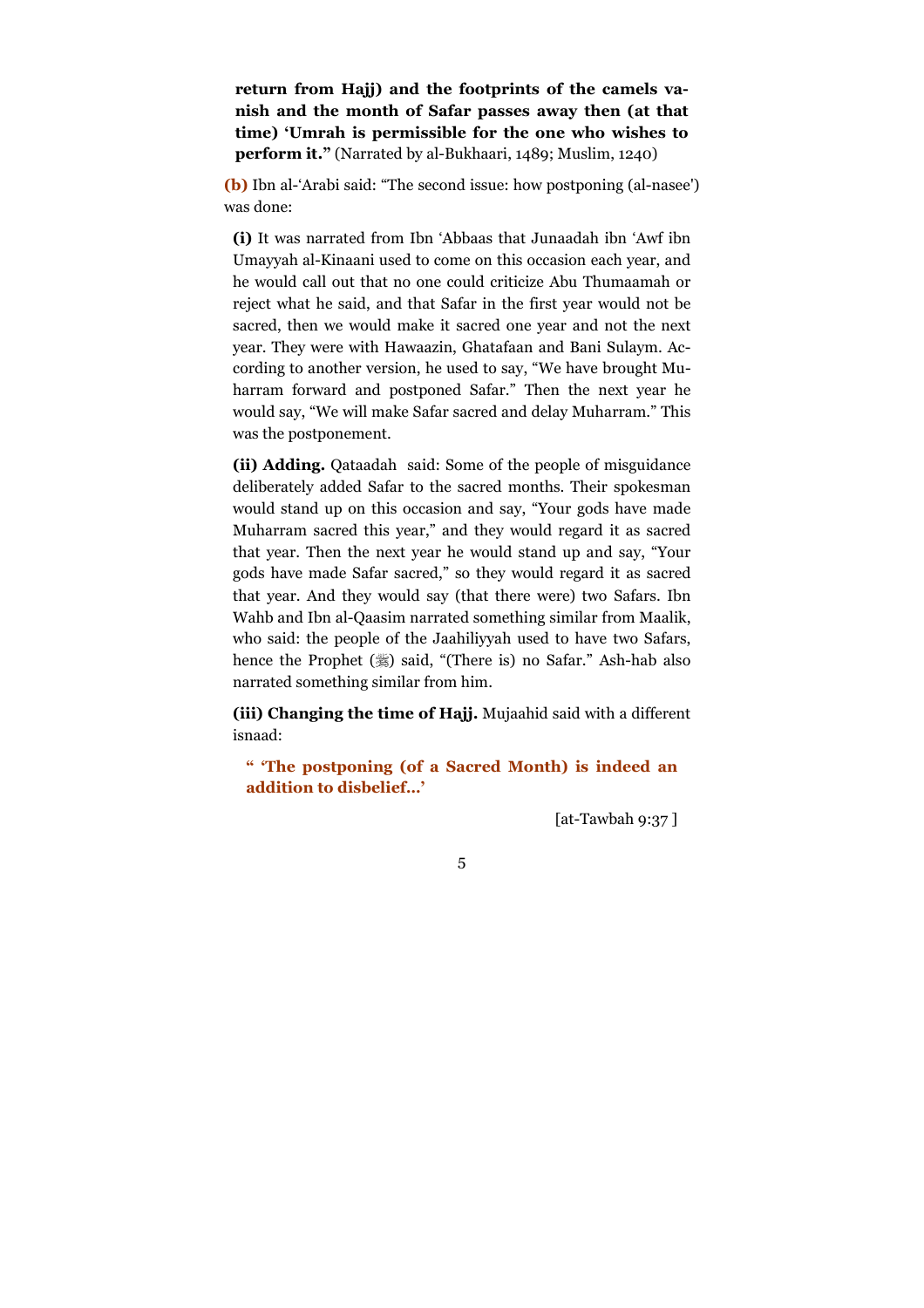… they would perform Hajj in Dhu'l-Hijjah for two years, then they would perform Hajj in Muharram for two years, then they would perform Hajj in Safar for two years. They would perform Hajj in each month for two years until, when Abu Bakr performed Hajj that was in Dhu'l-Qa'dah, then when the Prophet performed Hajj it was in Dhu'l-Hijjah. Hence the Prophet (#) said in his sermon, according to the saheeh hadeeth:

"Time has completed a cycle and assumed the form of the day Allaah created the heavens and the earth." Narrated by Ibn 'Abbaas and others.

This version was narrated by him. And he said: "The Messenger of Allaah (ﷺ) said:

'O people, listen to what I say, for I do not know whether I will meet you again after this day in this place. O people, your blood and your wealth are sacred until the Day when you meet your Lord, as sacred as this day of yours in this month of yours in this land of your. You will meet your Lord and He will question you about your deeds. I have conveyed (the message). Whoever has had something entrusted to him, let him fulfil that trust.

All riba is abolished. You shall have your capital sums, deal not unjustly and you shall not be dealt with unjustly. Allaah decreed that there should be no riba. The riba of 'Abbaas ibn 'Abd al-Muttalib is abolished. All claims for blood-vengeance belonging to the jaahiliyyah period have been abolished. The first of those murdered among us whose blood-vengeance I remit is Ibn Rabee'ah ibn al-Haarith ibn 'Abd al-Muttalib, who was suckled among Banu Layth and killed by Hudhayl."

He was the first one whose blood-vengeance of the jaahiliyyah was abolished.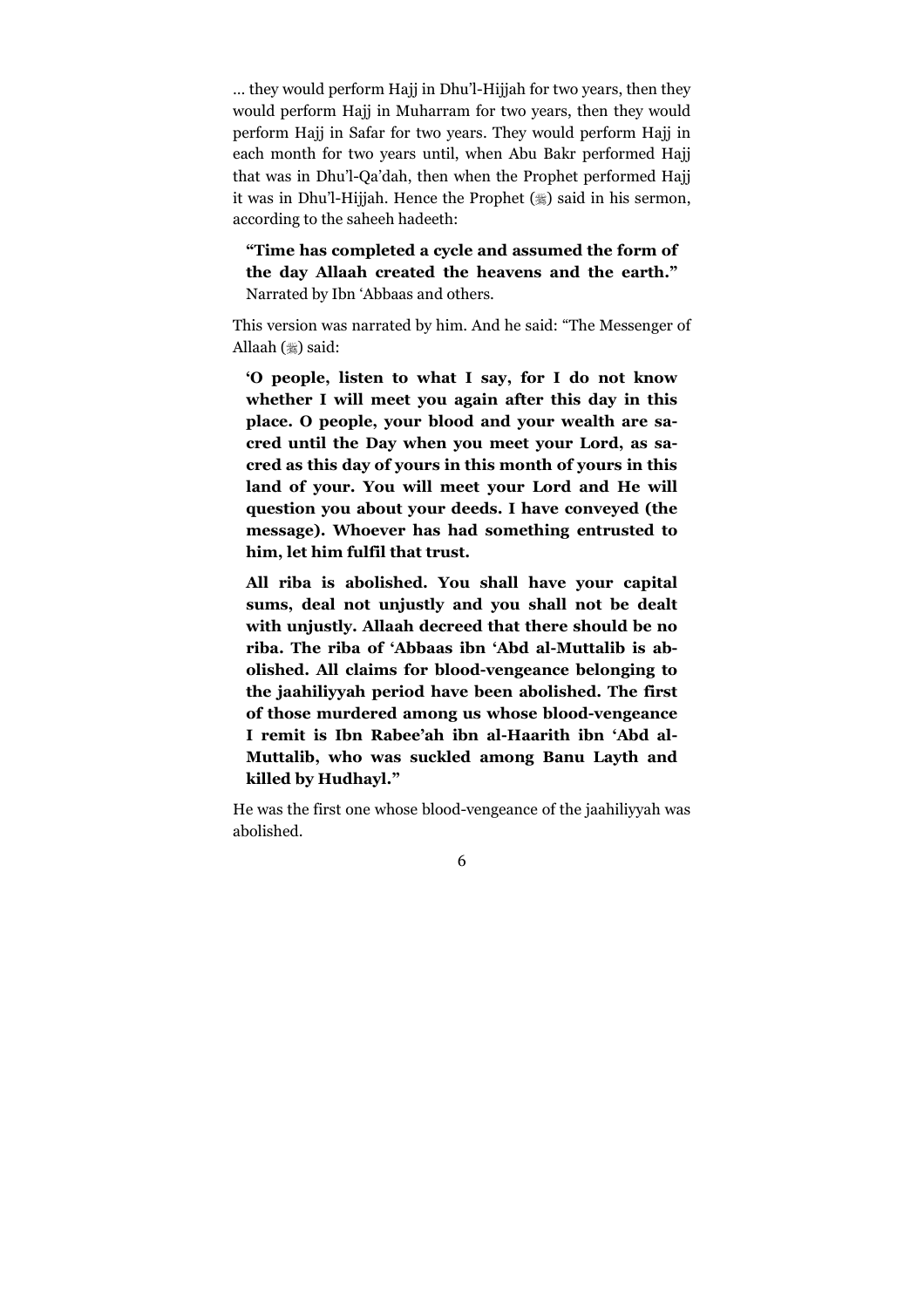"O people, the Shaytaan has despaired of ever being worshipped in your land, but he will be pleased to be obeyed in any matter other than that, in matters that you may think of as insignificant. So beware of him in matters of your religion. The postponing (of a Sacred Month) is indeed an addition to disbelief, by which the disbelievers are led astray… Time has completed a cycle and assumed the form of the day Allaah created the heavens and the earth. The number of months with Allaah is twelve, of which four are sacred, three consecutive months, and Rajab Mudar which comes between Jumaada and Sha'baan…"

…and he mentioned the rest of the hadeeth. (Ahkaam al-Qur`aan, 2/503-504)

(2) With regard to superstitions concerning the month of Safar, these were well known among the people of the Jaahiliyyah, and still exist among some of those who claim to be Muslims.

It was narrated that Abu Hurayrah said: the Messenger of Allaah (ﷺ) said:

"(There is) no 'Adwa (no contagious disease is conveyed without Allah's permission), nor is there any tiyarah or Haamah (bad omens from birds), nor is there any (bad omen in the month of) Safar, and one should run away from the leper as one runs away from a lion." (Narrated by al-Bukhaari, 5387; Muslim, 2220)

Shaykh Ibn 'Uthaymeen (may Allaah have mercy on him) said: "The word 'Safar' was interpreted in several ways:

(i) that it refers to the well-known month of Safar, concerning which the Arabs were superstitious.

(ii) That it refers to a stomach disease of camels, which is passed from one camel to another, and that this mentioned in conjunc-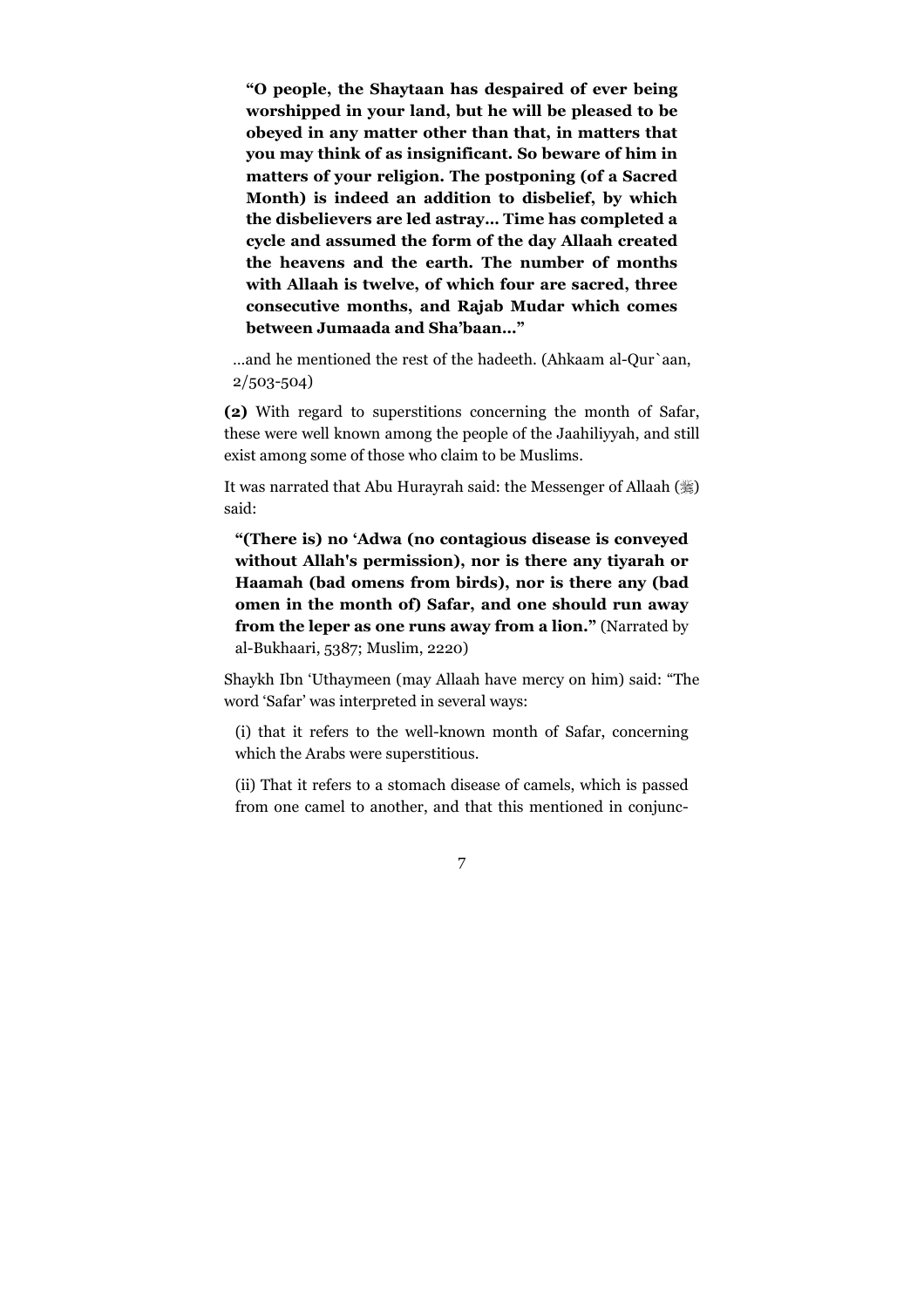tion with the word 'adwa (contagion) in the sense of mentioning something specific in conjunction with something general.

(iii) That 'Safar' means the month of Safar, and that what is referred to here is the postponing of Sacred Months by which those who disbelieved were led astray, when they would delay the sacred months and make Safar sacred one year and not the next.

The most correct of these views is that what is meant is the month of Safar, concerning which there were many superstitions during the Jaahiliyyah.

Times have no effect (on people's lives) and Allaah never decreed that it should have any effect. Like any other month, both good and bad may be decreed during this month.

If a particular action is completed on the twenty-fifth of Safar – for example – some people note the date and say, "It has been finished on the twenty-fifth of this good month of Safar." This is like refuting one innovation with another, because there are no good or bad months. Hence some of the salaf denounced those who, when they hear the hooting of an owl, say, "It is good, in sha Allaah." It cannot be said that this is good or bad, it is simply the sound of a bird, like any other bird.

The four things which the Prophet (,) denied (in the hadeeth referred to above) indicate that we must put our trust in Allaah and be sincere and determined; the Muslim should not feel helpless when faced with these things.

If a Muslim does pay any attention to such things, one of the following must apply in his case:

Either he pays attention to them in deciding whether to go ahead or refrain, in which case he is basing his actions on something that is not real.

Or he does not pay attention to them with regard to deciding whether to go ahead or refrain, but he still feels some kind of worry or anxiety. Although this is not as bad as the first case, he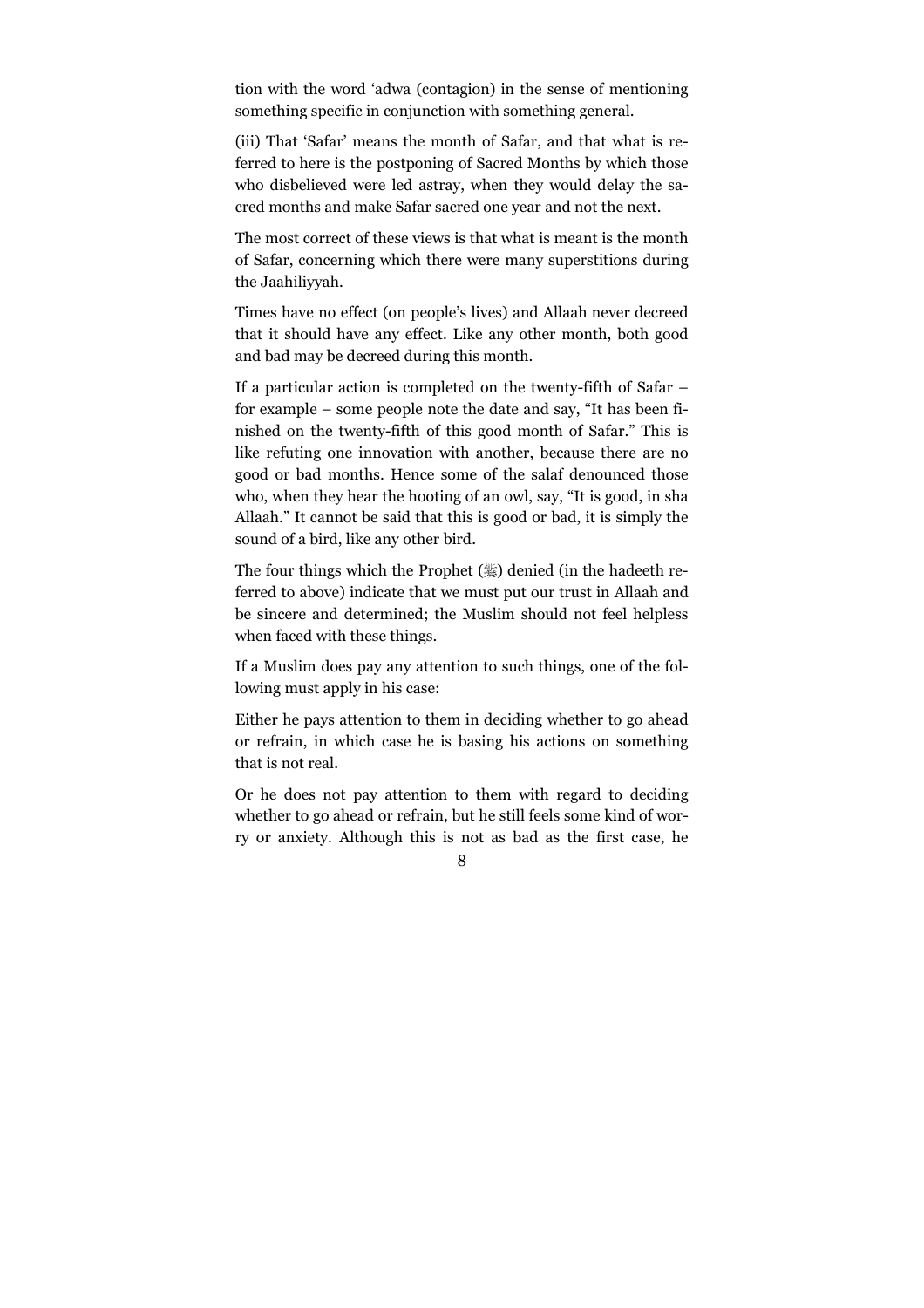should not pay any attention to these things at all, rather he should depend only on Allaah.

The denial of these four things is not a denial of their existence, for they do exist; it is a denial of their having any effect on things, for the One Who affects things is Allaah. If there is a reason that is known to have effects, then this is a real reason, and any reason which is merely imagined is a false reason. So we deny its effect and it has no effect. " (Majmoo' Fataawa al-Shaykh Ibn 'Uthaymeen, 2/113, 115)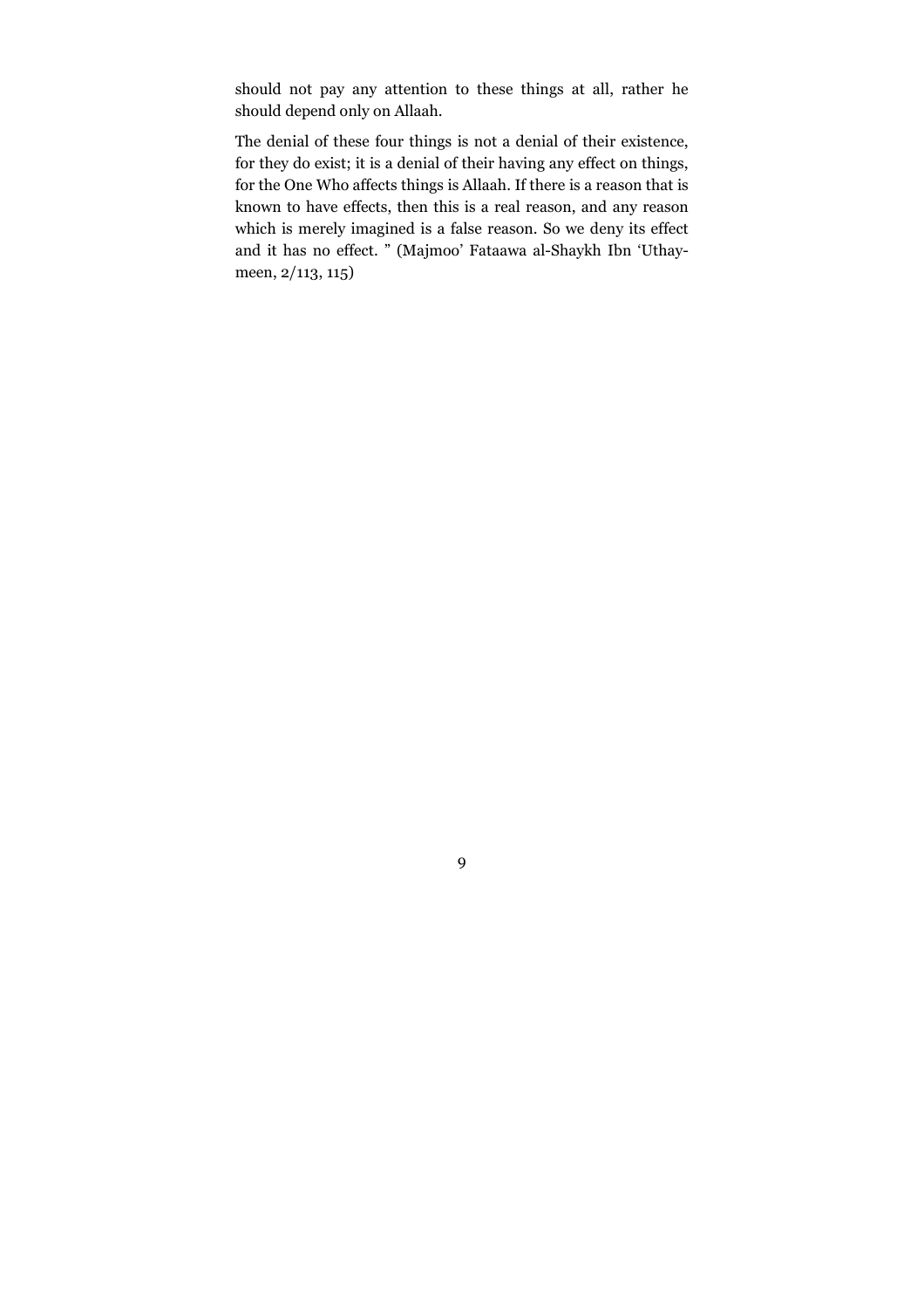# 2. What has been narrated in Islam that contradicts the views of people of the Jaahiliyyah concerning this month.

We have quoted above the hadeeth of Abu Hurayrah narrated in al-Saheehayn, which explains that the belief of the people of Jaahiliyyah concerning Safar was reprehensible, and that is it simply one of the months of Allaah and it has no will of its own, it simply passes, subject to the control of Allaah.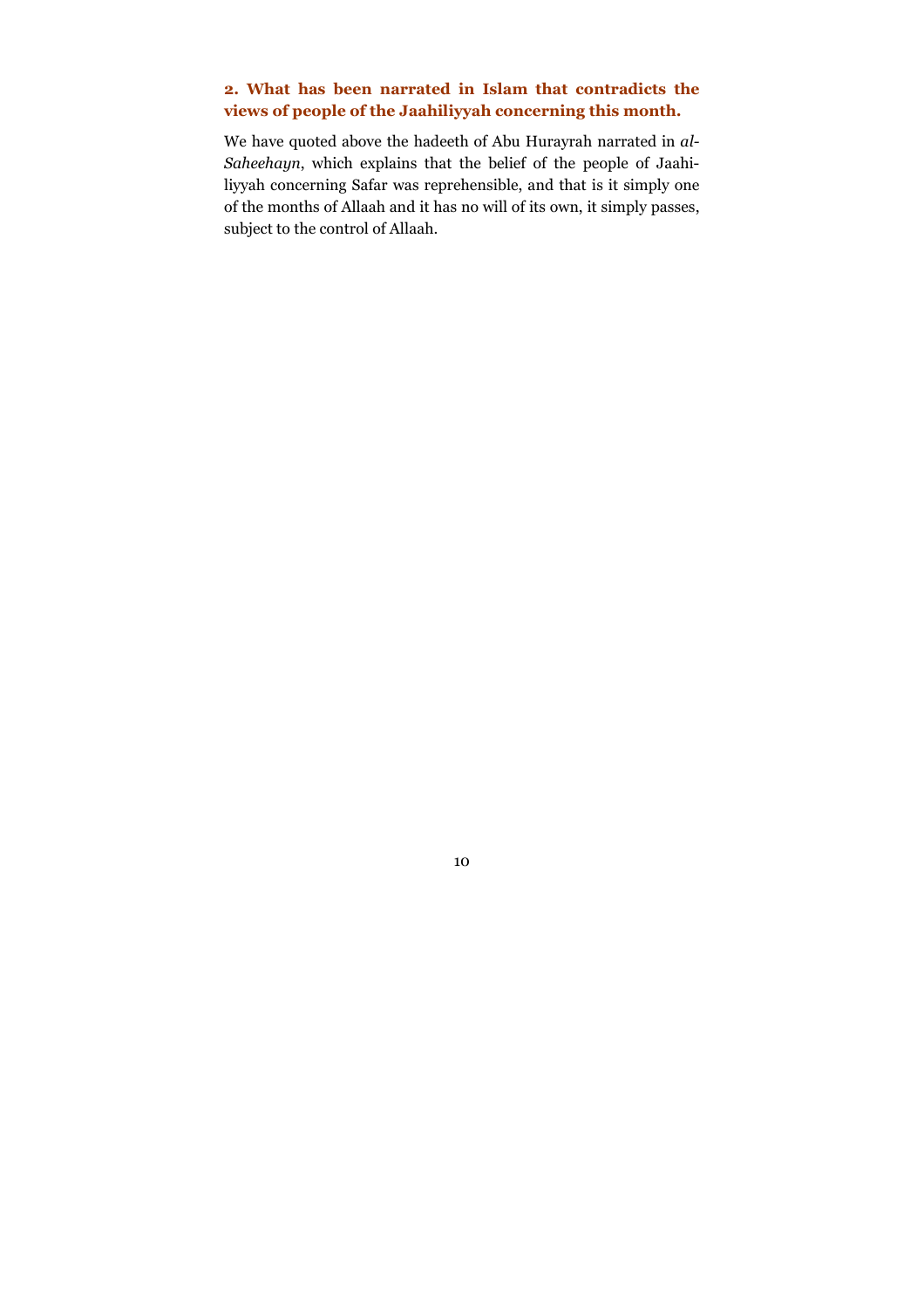# 3. Innovations and false beliefs concerning this month that exist among people who claim to be Muslims.

#### (1) The Standing Committee was asked:

Some of the scholars in our country claim that in the Islamic religion there is a naafil (supererogatory) prayer which is prayed on the last Wednesday of the month of Safar, at the time of Duha (mid-morning) prayer, (consisting of) four rak'ahs with one tasleem. In each rak'ah one recites Soorat al-Faatihah, Soorat al-Kawthar seventeen times, Soorat al-Ikhlaas 50 times, al-Mi'wadhatayn (the last two soorahs of the Qur'aan) one time each. This is done in each rak'ah, then one says salaam, and when one says salaam it is prescribed to recite

"And Allaah has full power and control over His Affairs, but most of men know not…"

[Yoosuf 12:21]

…360 times, and Jawhar al-Kamaal (the essence of perfection) three times, and to finish by saying,

"Glorified be your Lord, the Lord of honour and power! (He is free) from what they attribute unto Him! And peace be on the Messengers! And all the praises and thanks be to Allaah, Lord of the 'Aalameen (mankind, jinn and all that exists)."

[as-Saaffaat 37:180-182]

And they give charity to the poor, and they say that this aayah is especially for warding off the calamities which come down on the last Wednesday of the month of Safar.

They say that every year, 320,000 calamities come down, and all of that comes down on the last Wednesday of Safar, so that is the most difficult day of the entire year. But whoever prays this prayer in the manner described, Allaah will protect him by His generosi-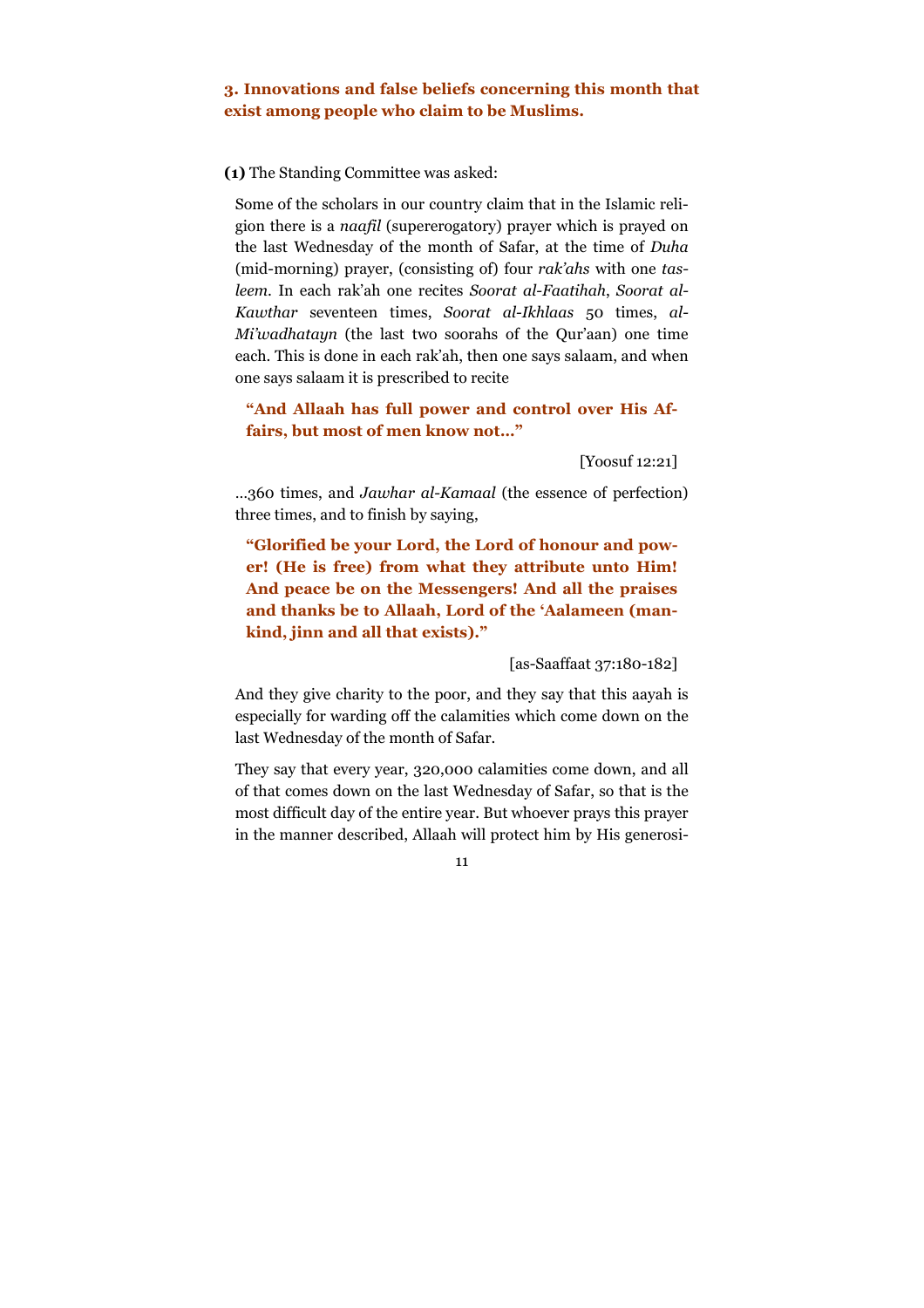ty from all the calamities that come down on that day, and they will not come around him, but they will affect those who could not do this prayer, like small children. Is this true?

The scholars of the committee replied:

Praise be to Allaah, and blessings and peace be upon His Messenger and upon his family and his companions.

We do not know of any basis in the Qur'aan or in the Sunnah for the naafil prayer mentioned in the question. We have no proof that any one among the salaf of this ummah or the righteous people of its later generations did this naafil prayer. Rather it is a reprehensible innovation.

It was narrated that the Messenger of Allaah (5) said:

## "Whoever does an action which is not in accordance with this matter of ours [Islam], will have it rejected."

And he said:

# "Whoever innovates something in this matter of ours that is not part of it, will have it rejected."

Whoever attributes this prayer and the things that are mentioned with it to the Prophet (3) or to any of the Sahaabah (4) is fabricating serious lies, and Allaah will give him the punishment for liars which he deserves. (Fataawa al-Lajnah al-Daa'imah, 2/354)

(2) Shaykh Muhammad ibn 'Abd al-Salaam al-Shuqayri said:

The ignorant have the habit of writing down the verses of salaam such as:

"Salaam (safety) be upon Nooh (Noah) (from Us) among the 'Aalameen (mankind, jinn and all that exists)!"

[al-Saafaat 37:79]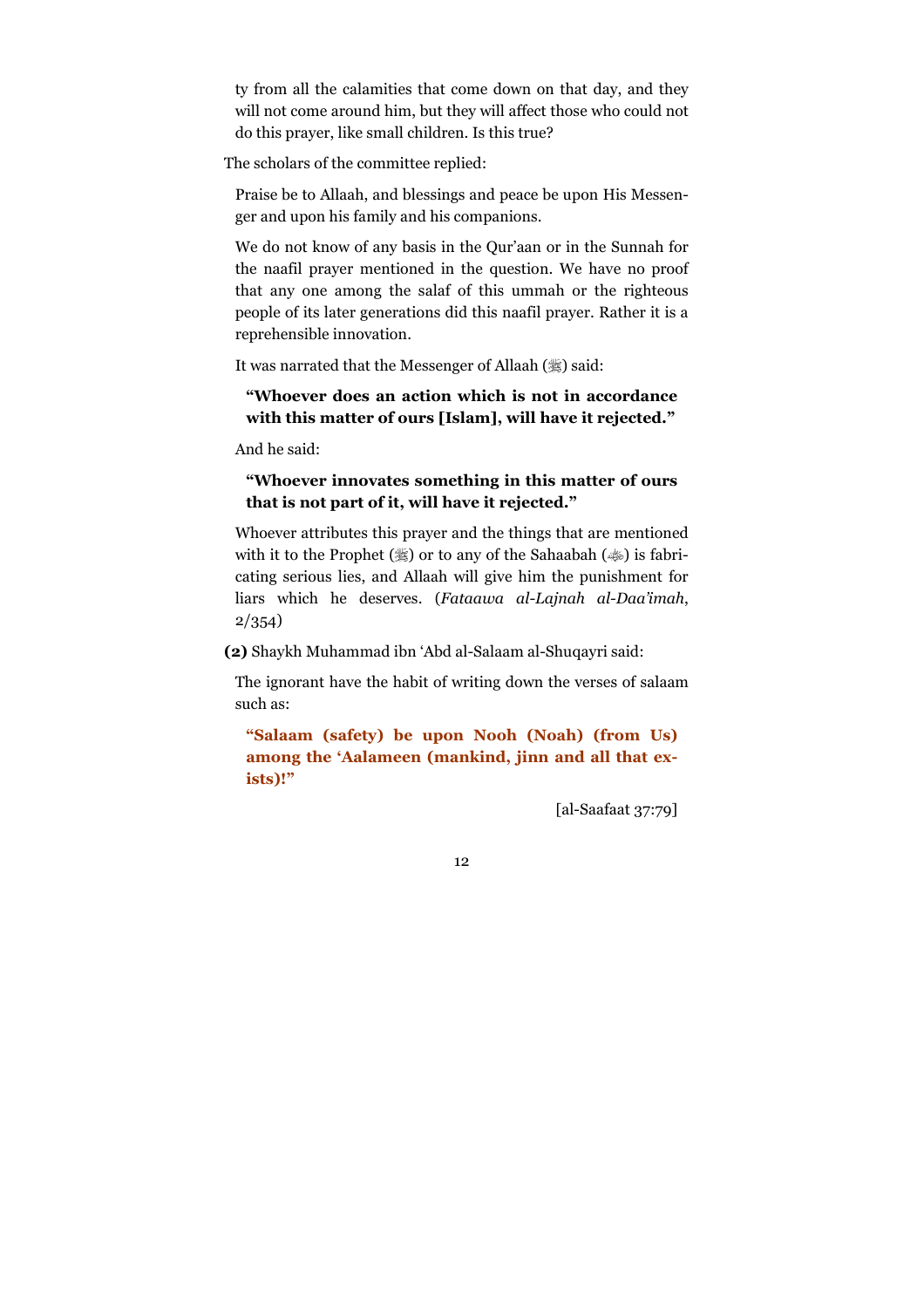…etc. on the last Wednesday of the month of Safar, then they put them in vessels and drink it and seek blessings from it, and they give it as gifts to one another, because they believe that this will take away bad things. This is a false belief and a blameworthy superstition, a reprehensible innovation which must be denounced by everyone who sees it. (al-Sunan wa'l-Mubtada'aat, p. 111, 112)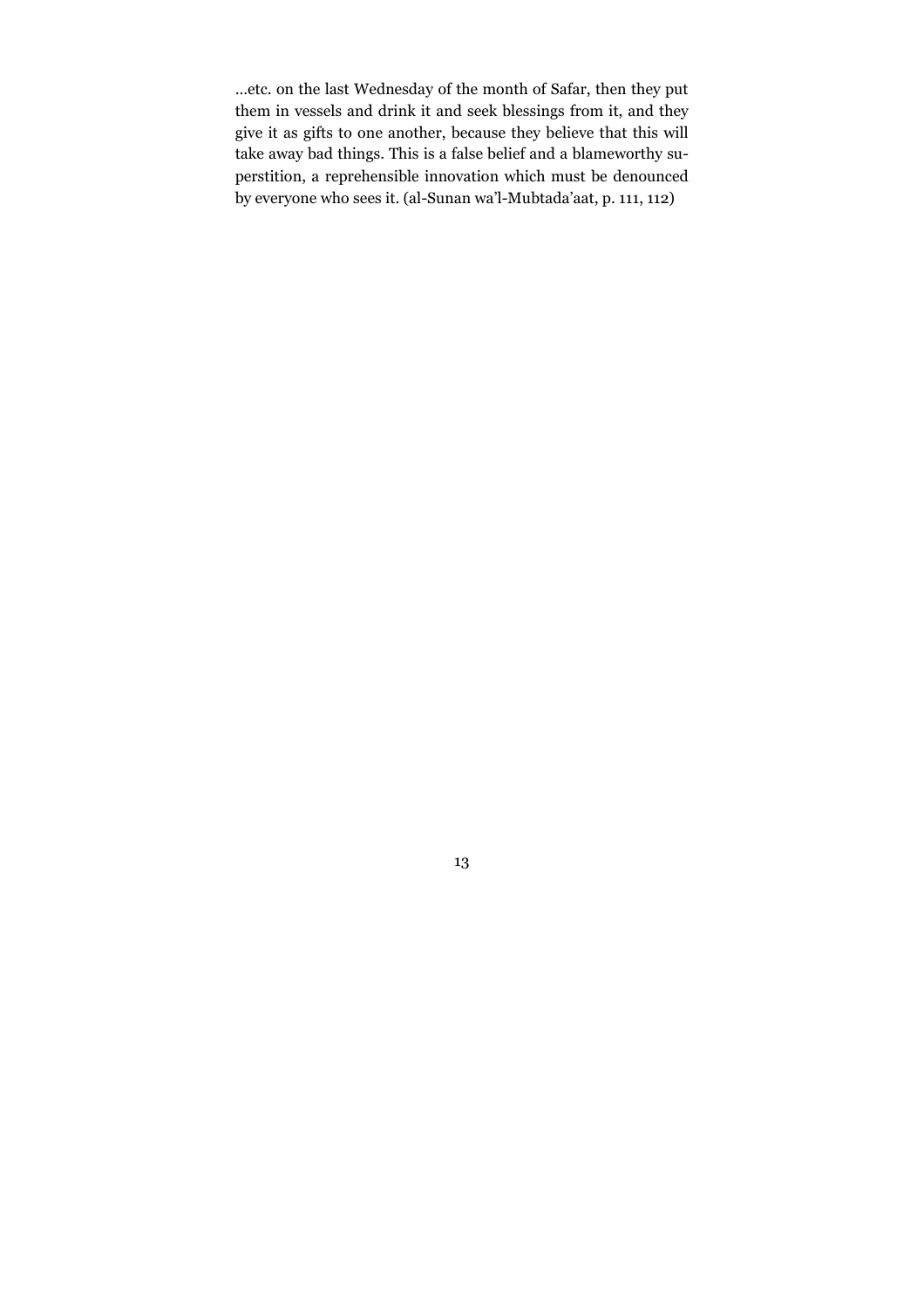## 4. The military campaigns and important events in the life of the Prophet (\*) which occurred in this month.

There are many such events, some of which we will refer to below:

(1) Ibn al-Qayyim said:

Then he himself [the Prophet (ﷺ)] went on the military campaign of al-Abwaa', also known as Waddaan. This was the first military campaign in which he took part himself. It happened in Safar, twelve months after the Hijrah. The banner, which was white, was carried by Hamzah ibn 'Abd al-Muttalib. He appointed Sa'd ibn 'Ubaadah in charge of Madeenah (in his absence), and he went out with the Muhaajireen only, to intercept a caravan of Quraysh, but there was no fighting.

During this campaign, he made a peace treaty with Makhshiy ibn 'Amr al-Dumari, who was the leader of Bani Dumrah at his time, agreeing that he would not attack Bani Dumrah and they would not attack him, that they would never join any group to attack him and that they would never help any enemy against him. The treaty between them was written down, and the Prophet was away for fifteen nights. (Zaad al-Ma'aad, 3/164, 165)

#### (2) And he said:

When Safar came (in 3 AH), some people from 'Adal and al-Qaarah came to him and said that there Muslims among them, and they asked him to send with them someone who would teach them Islam and the Qur'aan. So he sent six people with them, according to the report of Ibn Ishaaq. According to al-Bukhaari, the number was ten. He put Marthad ibn Abi Marthad al-Ghanawi in charge of them, and among them was Khubayb ibn 'Adiy. They went with them, and when they reached al-Rajee' – which is water belonging to Hudhayl, somewhere in the Hijaaz – they betrayed them and sought the help of Hudhayl against them. So they came and surrounded them; they killed most of them and took Khubayb ibn 'Adiy and Zayd ibn al-Dathinah prisoner. They took them to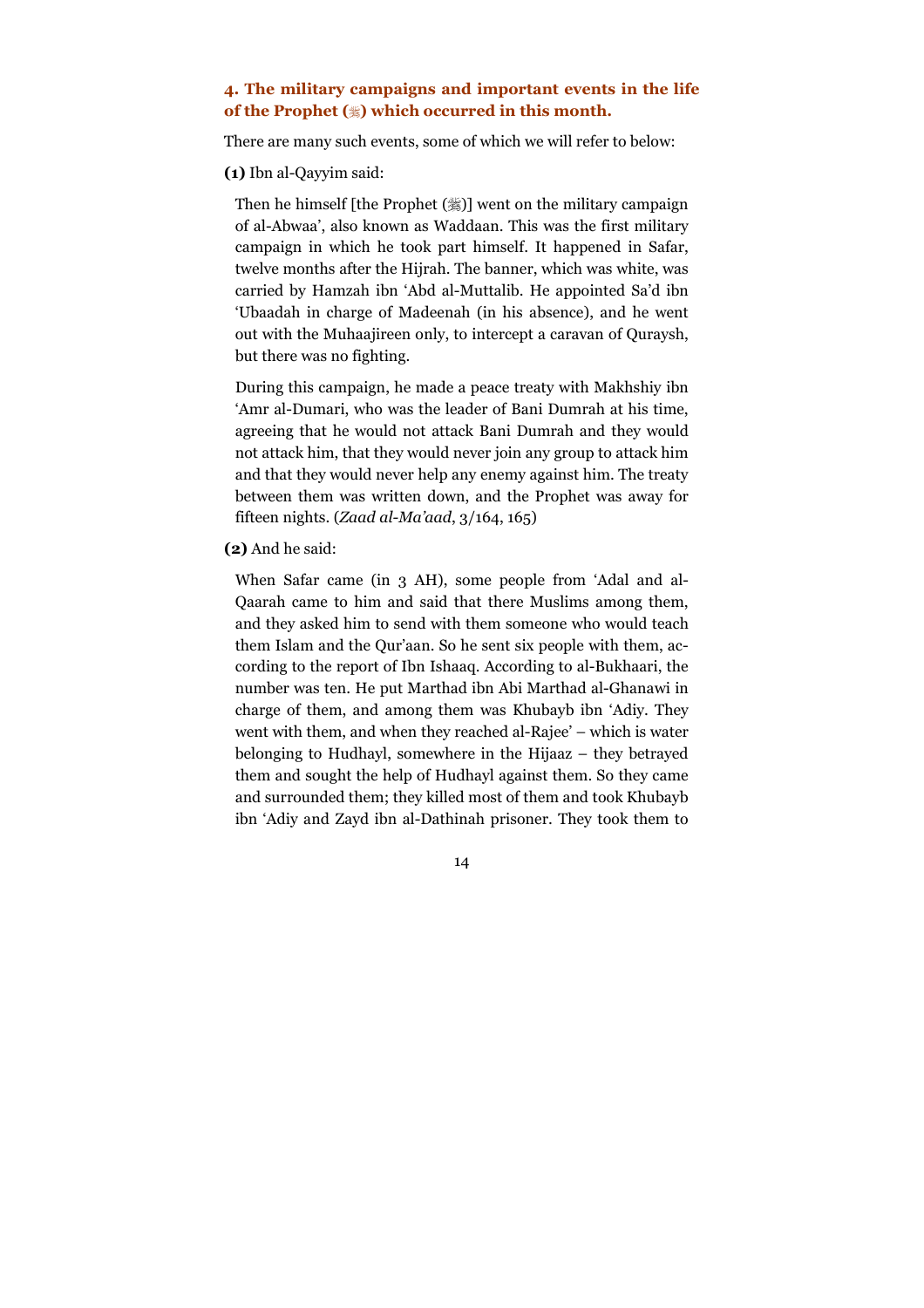Makkah and sold them there, because they had killed some of the leaders of Quraysh at Badr. (Zaad al-Ma'aad, 3/244)

#### (3) And he said:

In the same month of Safar, in 4 AH, there was the battle of Bi'r Ma'oonah (the well of Ma'oonah), which may be summed up as follows:

 Abu Baraa' 'Aamir ibn al-Maalik, who was known as Mulaa'ib al-Asinnah, came to the Messenger of Allaah (#) in Madeenah. He invited him to Islam but he did not become Muslim, but neither did he seem far away from doing so. He said, "O Messenger of Allaah, why do you not send your companions to the people of Najd to call them to your religion? I hope that they would respond." The Prophet (#) said, "I fear that the people of Najd may harm them." Abu Baraa' said: "They will be under my protection." So he sent forty men with him, according to the report of Ibn Ishaaq. According to al-Saheeh, the number was seventy, and what is narrated in al-Saheeh is correct. He put al-Mundhir ibn 'Amr, one of the tribe of Bani Saa'idah which was known as al-Mu'annaq, in charge of them. They were among the best, most virtuous and foremost Muslims. They travelled until they stopped at Bi´r Ma'oonah – which is between the land of Bani 'Aamir and the harrah (lava field) of Bani Sulaym – where they camped. Then they sent Haraam ibn Milhaan, the brother of Umm Sulaym, with the letter of the Messenger of Allaah to the enemy of Allaah, 'Aamir ibn al-Tufayl. He did not look at it, and he commanded a man to stab him in the back with a spear. When he was stabbed and he saw the blood, he said, "I have won, by the Lord of the Ka'abah [i.e., attained martyrdom]." Then the enemy of Allaah immediately urged Banu 'Aamir to kill the rest (of the Muslims), but they did not respond, because of the protection of Abu Baraa'. Then he urged Bani Sulaym, and 'Asiyah, Ra'l and Dhakwaan responded to him. They came and surrounded the companions of the Messenger of Allaah, and they fought until they were all killed, except for Ka'b ibn Zayd ibn al-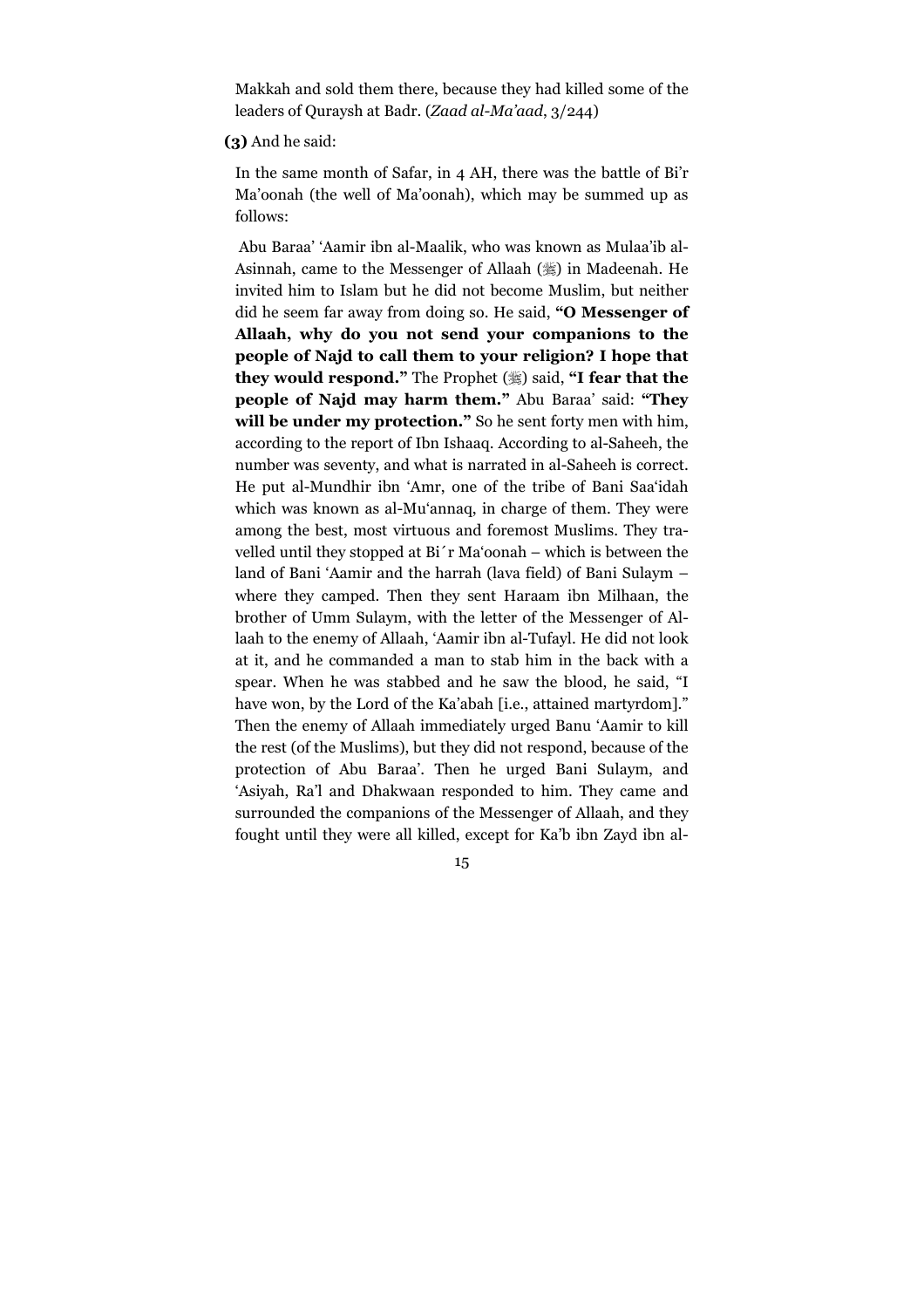Najjaar, who was found wounded among the dead. He lived until he was killed at the battle of al-Khandaq. 'Amr ibn Umayyah al-Dumari and al-Mundhir ibn 'Uqbah ibn 'Aamir were looking after the animals of the Muslims, and they saw a bird hovering over the battle field. Al-Mundhir ibn Muhammad came and fought the mushrikeen until he was killed along with his companions, and 'Amr ibn Umayyah al-Dumari was taken prisoner. When he told them that he was from Mudar, 'Aamir shaved his head and released him on behalf of his mother who was obliged to free a slave. 'Amr ibn Umayyah went back and when he reached al-Qarqarah min Sadr Qanaah (a place), he rested in the shade of a tree. Two men from Bani Kilaab came and rested there with him, and when they slept 'Amr killed them. He thought that he had avenged the deaths of his companions, but they had a treaty with the Messenger of Allaah, of which he was unaware. When he came (to Madeenah) he told the Messenger of Allaah what he had done, and he said, "You have killed two people for whom I will certainly pay the diyah (blood money)." (Zaad al-Ma'aad, 3/246-248)

(4) Ibn al-Qayyim said:

When he set out for Khaybar, it was the end of Muharram, not the beginning, and he conquered it in Safar. (Zaad al-Ma'aad, 3/339- 340)

(5) And he said:

 Section on the campaign of Qutbah ibn 'Aamir ibn Hadeedah to Khath'am.

This took place in Safar 9 AH. Ibn Sa'd said: they said: the Messenger of Allaah sent Qutbah ibn 'Aamir with twenty men to a region of Khath'am at the end of Tibaalah, and he commanded him to launch a raid. They went out with ten camels, which they took turns riding. They captured a man and interrogated him, but he would not speak, then he started yelling, raising the alarm, so they killed him. They waited until the people had gone to sleep, then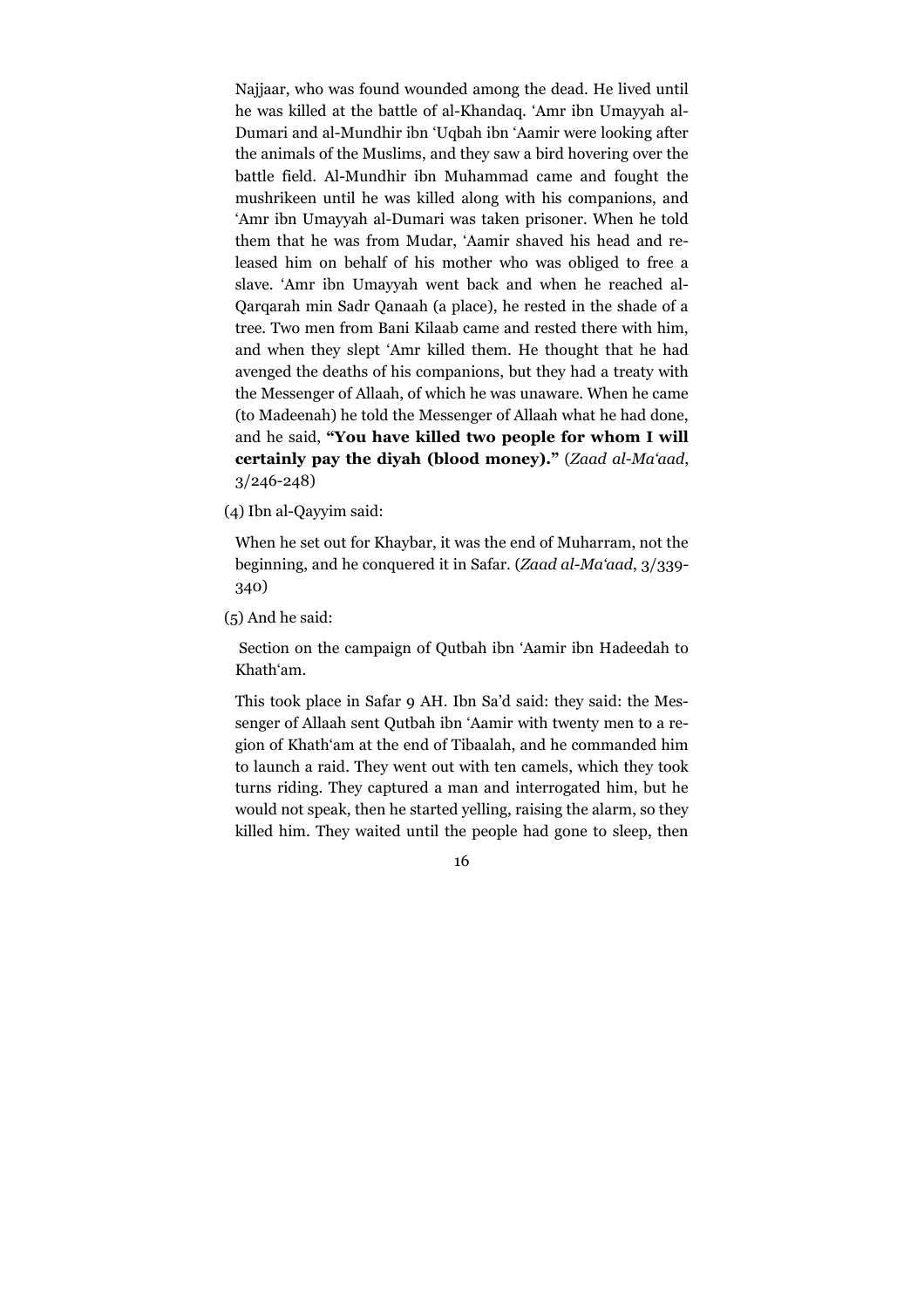they launched their attack. There was intense fighting, resulting in many wounded on both sides. Qutbah ibn 'Aamir killed whoever he killed, and they (the Muslims) took the cattle, women and sheep to Madeenah. It says in the story that the people regrouped and pursued them, then Allaah sent a great flood which came between them and the Muslims, so the Muslims drove the cattle, sheep and prisoners whilst they were looking on, but they could not cross the water until they had gone. (Zaad al-Ma'aad, 3/514)

(6) And he said:

A delegation from 'Udhrah came to the Messenger of Allaah in Safar of 9 AH, consisting of twelve men, including Jamrah ibn al-Nu'maan. The Messenger of Allaah said: "Who are these people?" Their spokesman said: "Some people that you may know of; we are Bani 'Udhrah, the brother of Qusayy on his mother's side. We are the people who supported Qusayy and removed Khuzaa'ah and Bani Bakr from the valley of Makkah. We have relatives and families." The Messenger of Allaah said: "Welcome to you, I know you well." They became Muslim, and the Messenger of Allaah gave them the glad tidings of the conquest of Shaam (Syria) and the flight of Heraclius to a well-fortified part of his country. The Messenger of Allaah forbade them to consult fortunetellers, and to offer the sacrifices which they used to offer, telling them that they were obliged only to offer the udhiyah (sacrifice of 'Eid al-Adhaa´). They stayed for a few days in the house of Ramlah, then they departed." (Zaad al-Ma'aad, 3/657)